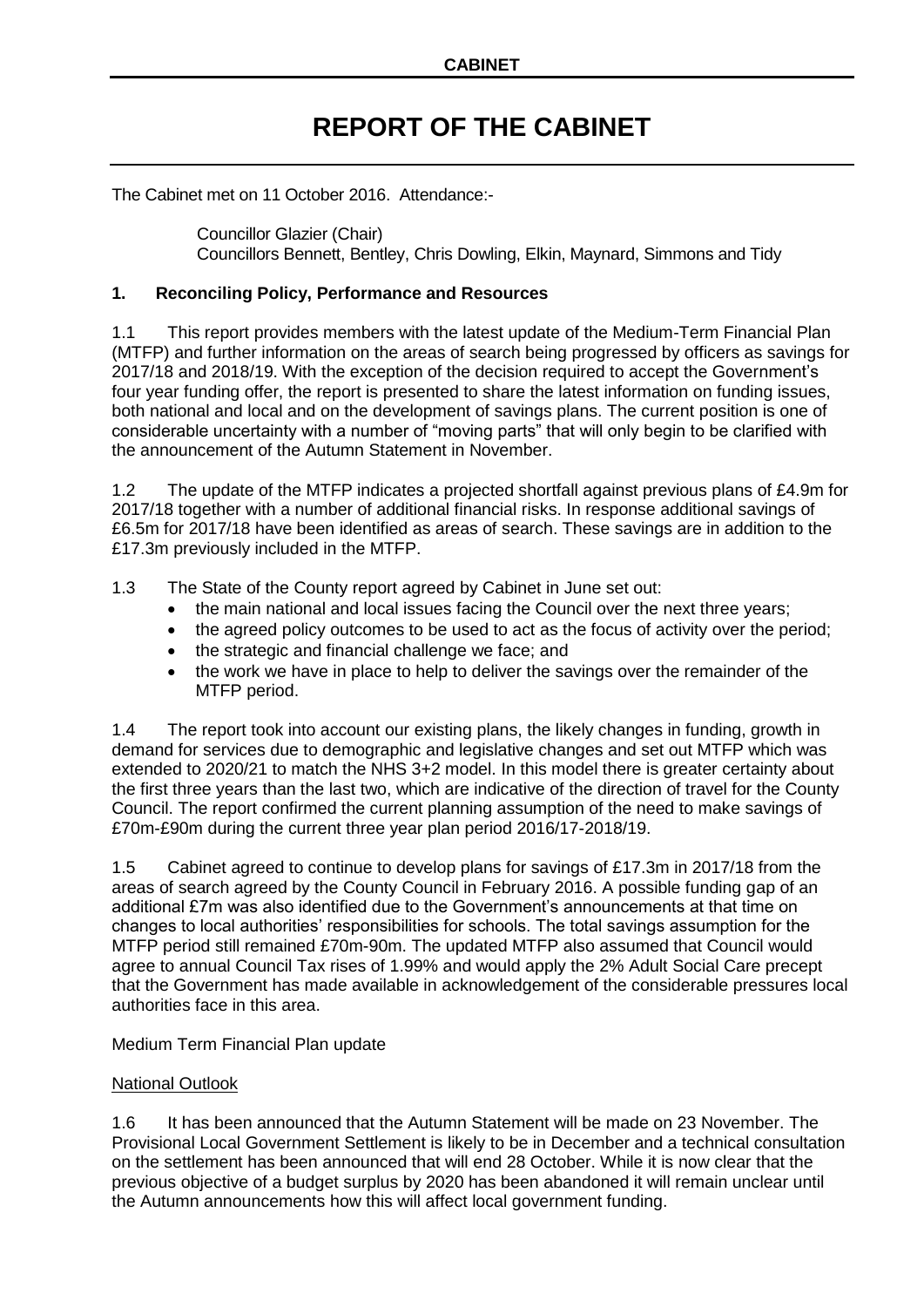1.7 The Government has announced that, by the end of this Parliament, local authorities will be funded by use of 100% of the business rates that are raised locally. This proposed change to the business rates system is the most significant change in local government funding since the introduction of the community charge and national non-domestic rates. East Sussex is a net importer of business rates and without some form of continuing top-up from the Government will find funding existing services extremely challenging. A detailed response to the consultation has been sent by ESCC, 3SC and SE7 and is available on request. The outlook for local government finance therefore remains both highly uncertain and highly challenging.

# MTFP Update

- 1.8 Since the State of the County report in June the MTFP has been updated as follows:
- Collection Fund

The existing MTFP includes an assumption of an annual projected surplus of £2m on council tax collection by the District and Borough Councils for 2017/18 to 2019/20. Based on trends for previous years and additional surplus shown in the collection authorities 2015/16 accounts, it is now clear that an estimated surplus of £4m can be assumed2017/18 to 2019/20. This is an increase of £2m on the previous MTFP assumptions.

• Education Services Grant

In the previous MTFP, a reduction in the Education Services Grant (ESG) which local authorities receive to fund services for schools from £4.4m to zero was assumed. This was based on the Government's plans to reduce the national ESG budget by £600m. The guidance published alongside July's ministerial announcement now suggests ESG of £0.98m is likely to be awarded to ESCC for 2017/18. This is subject to confirmation and approval by Schools' Forum in January 2017, however, as it is now expected to be approved it is now included in the MTFP.

# Inflation

A review of the provision for Pay Award/Inflation/National Living Wage has been undertaken. This has resulted in a reduction of £1m for 2017/18 mainly as a result of updating the inflation rates applied to contracts and the removal of the provision for general running costs.

1.9 The updated MTFP is set out in Appendix 1.

# Quarter 1 Review

1.10 At the end of quarter 1, the gross projected year-end overspend within service departments was £12.7m. The main areas of overspend were £8.7m in Adult Social Care, mainly due to ongoing pressures on Independent Sector Care. Discussions are taking place with the Clinical Commissioning Groups (CCGs) about mitigating this overspend through the deployment of Better Care Fund contingencies, as was also agreed last year. Moving forward the pressure on Adult Social Care has been incorporated into the planning for East Sussex Better Together (ESBT) which is described below. In addition, there is a projected £4.0m overspend in Children's Services, mainly for Education and Inclusion, Special Educational Needs and Disability (ISEND), Looked After Children (LAC), and Home to School Transport. Children's Services are continuing to work towards fully understanding the range of possible outcomes and to seek further mitigations from existing budgets. The current working assumption is that the in-year service overspends can, through mitigating actions, be absorbed without material impact on the Council's forward financial sustainability. This assumption will be tested continuously through Q2 and Q3 review.

# Service plans and pressures

1.11 The Council has confirmed the approach it wishes to take to making savings which is to prioritise its priority areas and to use its operating principles and facilitating programmes to make the best use of the available resources. Savings of the scale that we have made over the last 5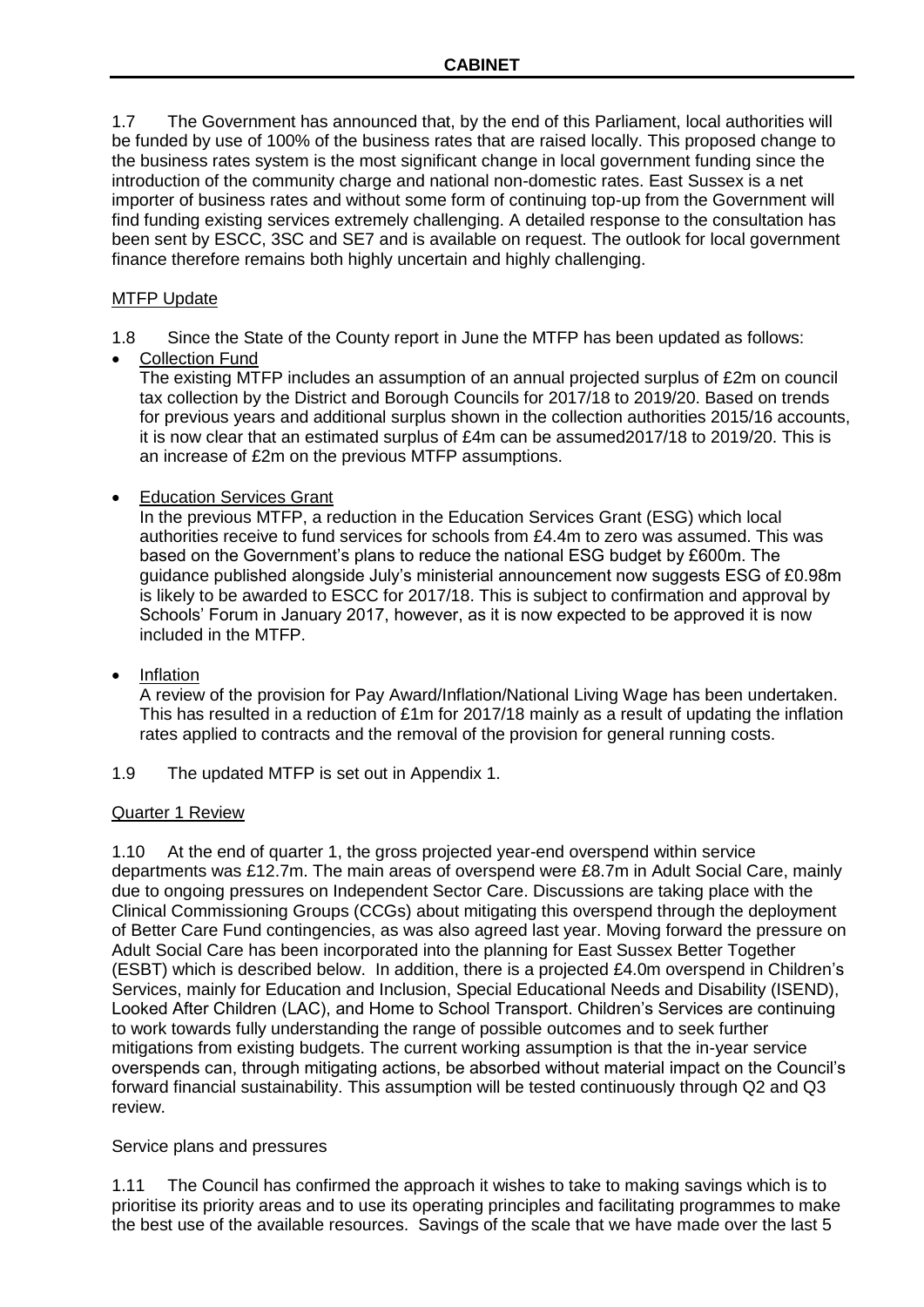years and will need to make for the foreseeable future mean that all services have and will continue to need to contribute to the savings. There are three particularly significant areas that are detailed below:

## The Council's role in Education

1.12 The Government is reviewing its plans for the future of education policy and the role that it expects for local authorities. This means that the loss of Education Services Grant is not likely to be as immediate as was expected in June (see above). The position regarding Dedicated Schools Grant (DSG) is less clear. In June, Cabinet agreed to revise the MTFP to assume the loss of £3m of DSG. It is possible, given the delay in announcements regarding the future funding of schools, that this loss of grant will not occur in 2017/18. For the time being, however, the £3m continues to be excluded from the MTFP.

1.13 The Council will need to continue to plan for the loss of this funding in the medium term however, and to ensure that our schools are well placed to continue to improve education outcomes when the Council is no longer funded to support improvement through the plans we have in place in Excellence for All.

## Children's Services, including ISEND

1.14 It was reported at quarter one that there are significant pressures emerging in Children's Services, chiefly in the ISEND, home to school transport and LAC budgets. Work is being undertaken to understand the nature of these pressures and whether more can be done to manage demand.

1.15 The Department is considering ways to mitigate the overspend and underlying pressures within the department. Savings for 2017/18 have been identified which, if confirmed, would provide considerable mitigation towards the overall pressure, leaving a net pressure figure of £1.8m.

1.16 Further work is underway to identify further savings for 2018/19, as current indications are that there will be a net pressure of £7.3m by that year – due to the temporary nature of some of the 2017/18 savings as well as increasing pressures in ISEND.

1.17 In summary, the current working position regarding children's services budgets and their impact on the MTFP is as follows:

|                                                                                                                     | 2017/18<br><b>£million</b> | 2018/19<br><b>£million</b> |
|---------------------------------------------------------------------------------------------------------------------|----------------------------|----------------------------|
| <b>Pressures:</b>                                                                                                   |                            |                            |
| Underlying Pressures (previously managed through one-off funding, etc.)                                             | 2.600                      |                            |
| <b>Emerging SEND pressures</b>                                                                                      | 4.600                      | 0.800                      |
| <b>Sub-Total Pressures</b>                                                                                          | 7.200                      | 0.800                      |
| <b>Mitigations:</b>                                                                                                 |                            |                            |
| Temporary                                                                                                           | (0.800)                    | 0.700                      |
| Ongoing (excluding CSD share of additional savings requirement)                                                     | (0.600)                    |                            |
| Proposed Inter-Block DSG Transfer (assumed to be one-off only pending<br>clarification of national funding changes) | (4.000)                    | 4,000                      |
| <b>Net Pressures</b>                                                                                                | 1.800                      | 5.500                      |
| <b>Cumulative</b>                                                                                                   | 1.800                      | 7.300                      |

## Working with the NHS

1.18 Members are aware that there is growth in the number of older people in the county and the associated need for more care to help with increasingly complex conditions. ESCC is working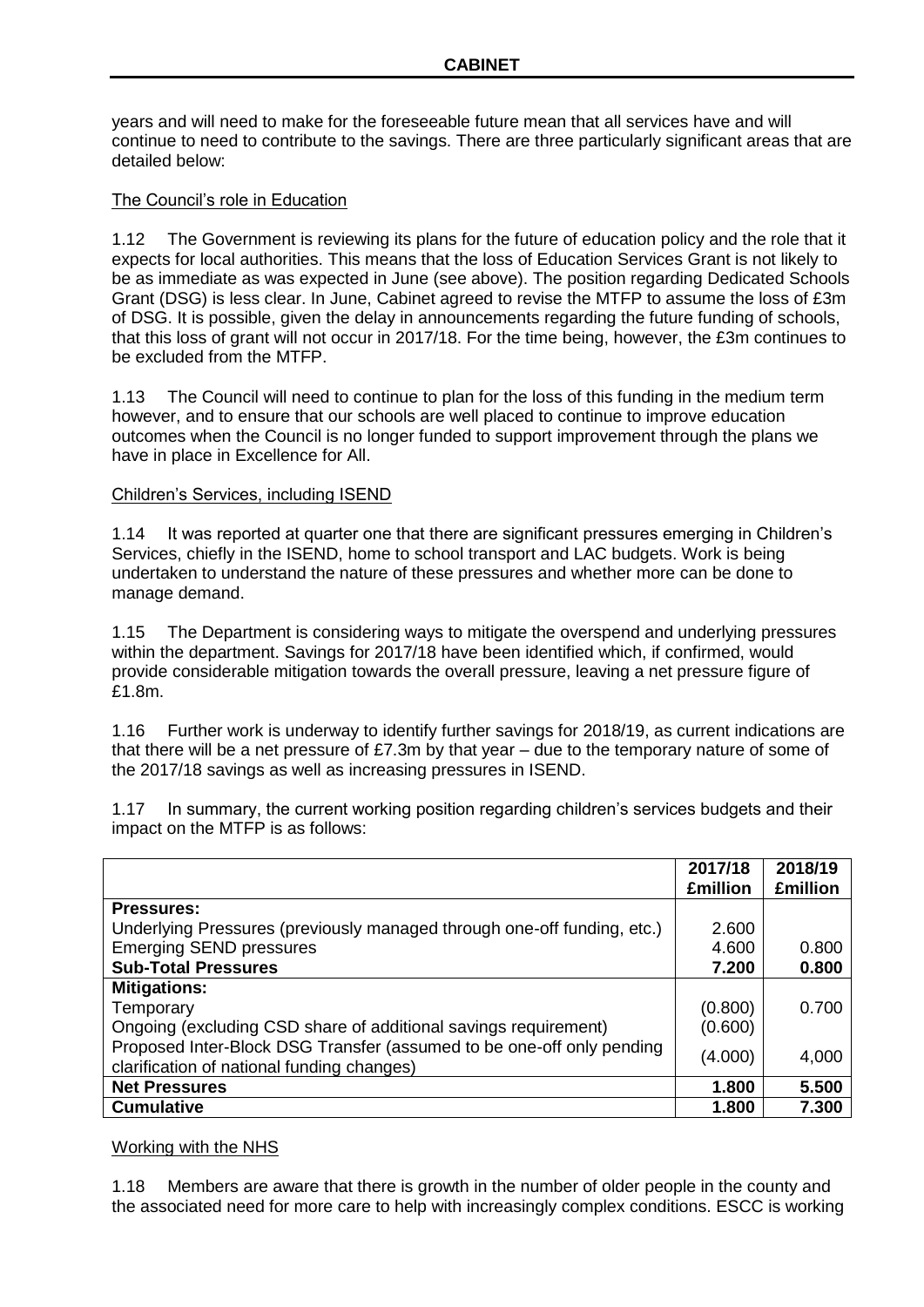with the CCGs across the county to try to improve the way that health and social care works together to improve outcomes for residents.

1.19 For residents in the areas covered by the Eastbourne, Hailsham, Seaford CCG and Hastings & Rother CCG, East Sussex Better Together will provide a transformational integrated partnership with the County Council. The East Sussex Better Together Strategic Investment Plan sets out how we will spend the pooled health and social care budgets and identifies a range of schemes which will mitigate increasing demands on services. These schemes will change the way care is delivered, leading to efficiencies in operational costs, reductions in admissions to hospital, improvements in triage and assessment capacity. The investment plans for health and social care will help to ensure that we can meet the growth in the demand for community care by making the best use of available resources.

1.20 In November, Cabinet will consider the model for accountable care. Accountable care brings together health and social care providers to take responsibility for the cost and quality of care for a defined population within an agreed budget. An accountable care system is geared towards preventing ill health (keeping people well) and promoting independence and wellbeing, while ensuring we have high quality hospital, care and specialist services when people need them.

1.21 The delivery of ESBT is heavily reliant on shifting resources away from hospital and into community based care and promoting prevention and health and wellbeing to reduce demand. The NHS has introduced a new planning process in 2016/17 and there is a requirement to develop a Sustainability and Transformation Plan (STP) for Sussex and East Surrey. ESBT has been accepted within the STP as the agreed model for place based planning. There will be a need moving forward to ensure that ESBT continues to be recognised by the STP and NHS England as the most effective way to ensure clinical and financial sustainability across health and social care services. New planning guidance has been issued by NHS England which requires two year strategic plans and Trust Provider contacts to be agreed by early December.

1.22 Within the High Weald, Lewes and Havens area the County Council will continue working with the CCG to develop the jointly agreed Connecting For You (C4Y) Programme. Consideration will be given in future years to how population based commissioning can be fully integrated, pooled budgets further developed and proposals for joint services drawn together within a communities of practice model. For 2017/18 we will work with the CCG to align our plans as we have in previous years, but because this is not full integration, the service offer in this part of the county will be different as will be the proposals for identifying savings.

1.23 Areas of search for savings from within the ESBT pooled budget and for the remainder of services within Adult Social Care (ASC) are set out in separate tables within Appendix 2.

1.24 Officers have updated the MTFP for agreed identified pressures and further corporate savings as set out in the following table.

|                                                    | 17/18           | 18/19           | 19/20           | 20/21           |
|----------------------------------------------------|-----------------|-----------------|-----------------|-----------------|
|                                                    | <b>Estimate</b> | <b>Estimate</b> | <b>Estimate</b> | <b>Estimate</b> |
|                                                    | <b>£million</b> | <b>£million</b> | <b>£million</b> | <b>£million</b> |
| <b>Deficit - State of the County</b>               | 7.073           | 4.974           | 18.056          | 29,517          |
| <b>Collection Fund surplus</b>                     | (2.000)         | (2.000)         | (2.000)         |                 |
| Pay Award/Inflation/National Living<br>Wage        | (1.010)         | (1.837)         | (2.428)         | (2.839)         |
| <b>Education Services Grant</b>                    | (0.980)         | (0.980)         | (0.980)         | (0.980)         |
| <b>General Contingency</b>                         | 0.020           | 0.020           | 0.020           |                 |
| Children's Services net pressure                   | 1.800           | 7.300           | 7.300           | 7.300           |
| Adult Social Care net pressure                     | <b>TBC</b>      | <b>TBC</b>      | <b>TBC</b>      | TBC             |
| Deficit - Cabinet 11 <sup>th</sup> October<br>2016 | 4.903           | 7.477           | 19.968          | 32.998          |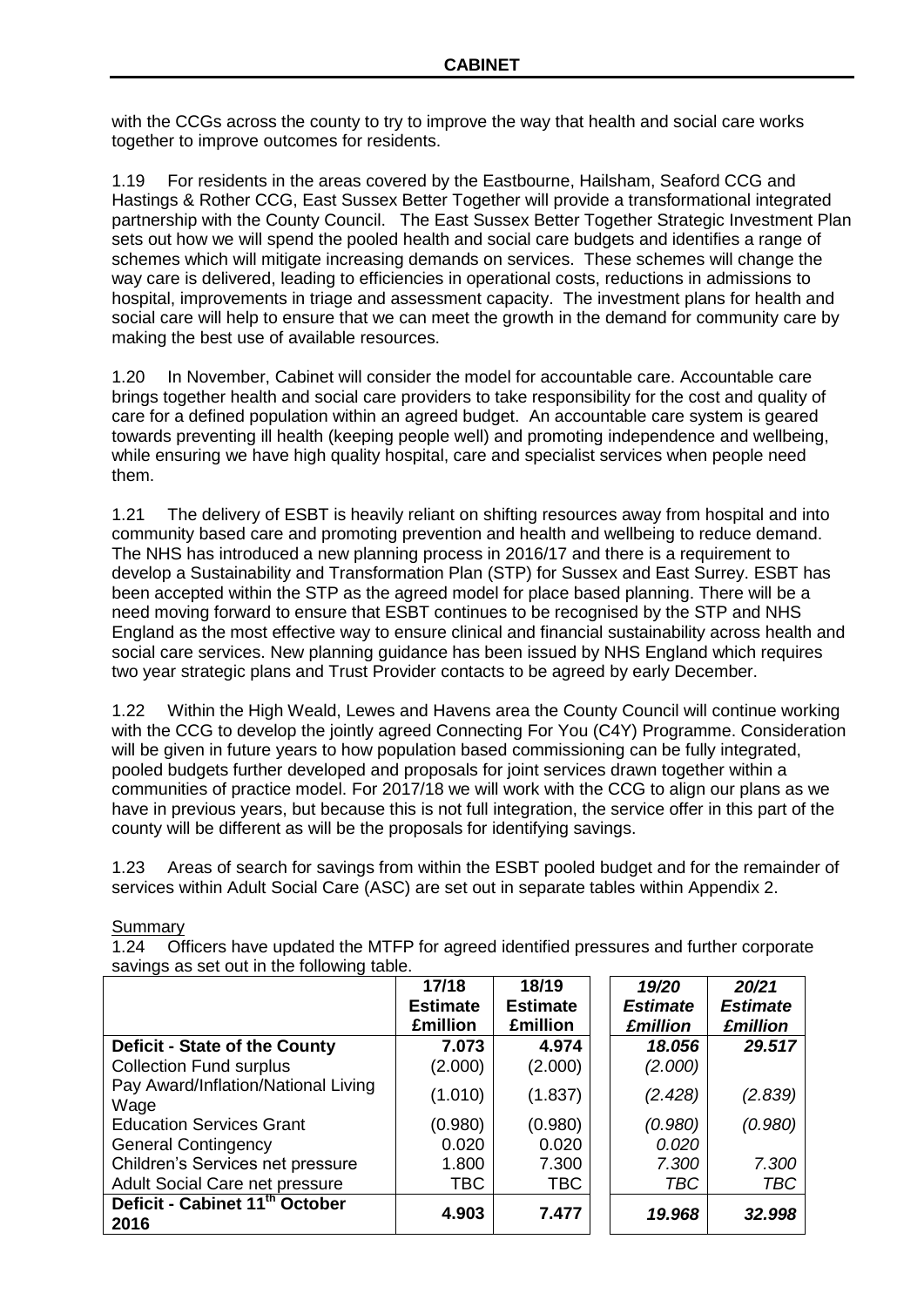1.25 There are, however, a number of significant financial issues that will alter the budget gap; however the planning horizon remains within the £70-90m assumption.

1.26 The Council is on the cusp of significant service and organisational change that will impact on the MTFP. The business case for the next stage of development for ESBT will have significant financial implications. The Business Case for ESBT accountable care will be discussed by Cabinet in November setting the policy direction on integration. It is possible that an additional pressure of up to £4.9m may be identified, once the treatment of the demographic and inflationary pressures, along with the treatment of the ASC precept are agreed. Additionally, the negotiations relating to ESBT and with High Weald Lewes and Havens are continuing and there remain a number of pressures and risks that are being worked through. These will be reported to Members later in the year when they are clearer.

1.27 Pressures within Children's services are still being worked through, to ensure that the full range of possibilities have been analysed. Some mitigations are dependent on the support of the Schools' Forum. Currently, the known worst case position on DSG has still been assumed within the above figures; if DSG changes were to be deferred, the position in 2017/18 would improve by £3m.

1.28 There are also risks that our plans will be affected by changes in Government policy. Some of that risk may be clearer when the Autumn Statement has been announced on 23 November. Although, should Cabinet agree to accept it, the four year funding offer (see paragraphs 1.49 to 1.53 below) gives us some level of certainty about funding for next year. There are, however, still significant unknowns for example grants, including our share of DSG, capital funding and the Council Tax income that we can expect.

# Areas of Search for Savings

1.29 Chief Officers have identified revised areas of search set out in Appendix 2. The areas of search for Business Services/Orbis, Governance Services and Communities, Economy and Transport are in the familiar format ie set out by department. To reflect the new partnership planning arrangements, the proposals for the other portfolios are set out under:

- ESBT total pooled budget (including of Adults, Children's, Public Health and CCG funding)
- ASC areas of search for savings for those services outside ESBT
- Children's Services outside ESBT

1.30 The table below summarises the areas of search already agreed by County Council and included in the MTFP together with additional areas identified of £6.656m for 2017/18 and 2018/19 (£6.498m in 2017/18 and £0.158m in 2018/19). The update of the MTFP indicates a projected shortfall against previous plans of £4.9m for 2017/18 together with a number of additional financial risks. In response additional savings of £6.5m for 2017/18 have been identified as areas of search. These savings are in addition to the £17.3m previously included in the MTFP.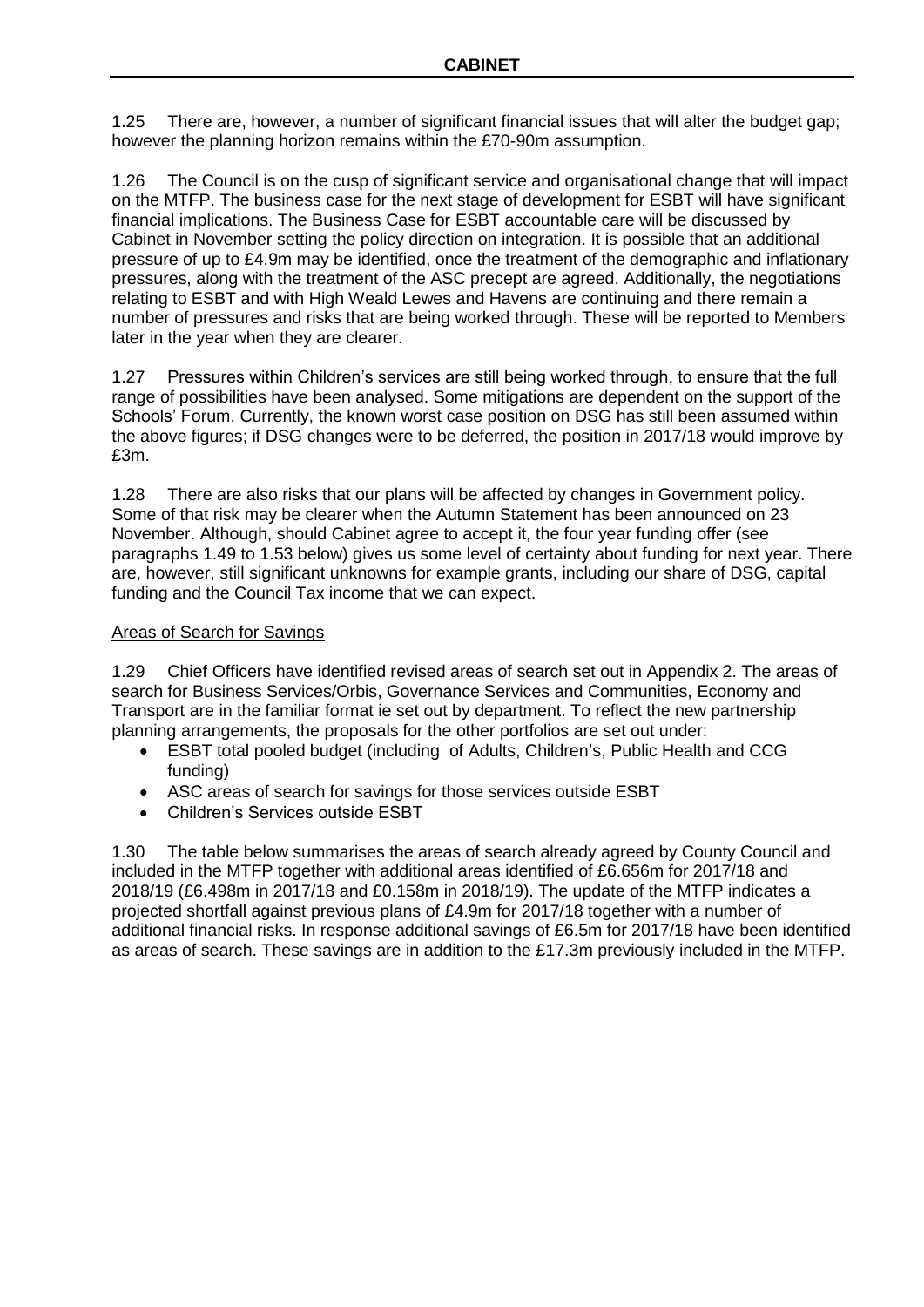|                                                  | 2017/18 Areas of Search (£m)           |                                           | 2018/19 Areas of Search (£m)                |                                        |                                           |                                           |
|--------------------------------------------------|----------------------------------------|-------------------------------------------|---------------------------------------------|----------------------------------------|-------------------------------------------|-------------------------------------------|
|                                                  | <b>Current:</b><br>included<br>in MTFP | <b>Additional</b><br>- areas of<br>search | <b>Total</b><br>$(current +$<br>additional) | <b>Current:</b><br>included<br>in MTFP | <b>Additional</b><br>- areas of<br>search | <b>Total</b><br>(current +<br>additional) |
| <b>Adult Social Care</b>                         | 2.019                                  | 0.760                                     | 2.779                                       | 4.000                                  | 0.000                                     | 4.000                                     |
| <b>Business Services / Orbis</b>                 | 0.981                                  | 0.491                                     | 1.472                                       | 1.396                                  | 0.000                                     | 1.396                                     |
| Children's Services (excl.<br>schools)           | 3.139                                  | 1.500                                     | 4.639                                       | 4.903                                  | $*(0.697)$                                | 4.206                                     |
| Community, Economy &<br>Transport                | 0.999                                  | 0.537                                     | 1.536                                       | 0.894                                  | 0.825                                     | 1.719                                     |
| <b>Governance Services</b>                       | 0.100                                  | 0.170                                     | 0.270                                       | 0.104                                  | 0.030                                     | 0.134                                     |
| ESBT:                                            |                                        |                                           |                                             |                                        |                                           |                                           |
| <b>Adult Social Care</b>                         | 8.074                                  | 3.040                                     | 11.114                                      | 16.000                                 | 0.000                                     | 16.000                                    |
| <b>Children's Services</b>                       | 0.036                                  | 0.000                                     | 0.036                                       | 0.069                                  | 0.000                                     | 0.069                                     |
| <b>Subtotal ESBT</b>                             | 8.110                                  | 3.040                                     | 11.150                                      | 16.069                                 | 0.000                                     | 16.069                                    |
| <b>Subtotal Departments</b>                      | 15.348                                 | 6.498                                     | 21.846                                      | 27.366                                 | 0.158                                     | 27.524                                    |
|                                                  |                                        |                                           |                                             |                                        |                                           |                                           |
| Capital Programme Man't                          | 2.000                                  | 0.000                                     | 2.000                                       | 0.000                                  | 0.000                                     | 0.000                                     |
| <b>Subtotal Centrally Held</b><br><b>Budgets</b> | 2.000                                  | 0.000                                     | 2.000                                       | 0.000                                  | 0.000                                     | 0.000                                     |
|                                                  |                                        |                                           |                                             |                                        |                                           |                                           |
| <b>TOTAL SAVINGS</b>                             | 17.348                                 | 6.498                                     | 23.846                                      | 27.366                                 | 0.158                                     | 27.524                                    |

*\* Savings slipping to 2019/20*

1.31 In addition, there are a number of corporate workstreams that are nearing completion that may benefit the Council. These include the already identified Minimum Revenue Provision Review, which will recommend a new way of calculating the cost that should be charged to the Revenue Fund for long term debt (current annual budget of £12m).

1.32 The Capital Programme resource position will be clearer after the Autumn Statement as Government Grants are a significant proportion of the budget. This knowledge will allow the Council to review how it is funding essential capital needs (currently, there is a £6m annual contribution to directly pay for capital budgets that have a relatively short term life, as well as New Homes Bonus being applied to capital)

1.33 An additional annual £1.1m has been included in the MTFP for the Council's contribution to the pension fund. The results of the triennial actuarial valuation are expected in October 2016 and may reduce this increase.

1.34 There remains considerable uncertainty about Government plans and therefore our likely resources for the next year. These plans should, however, ensure that the Council can set a balanced budget and may provide some options for members to consider as plans develop and the total picture becomes clearer.

Risks, Uncertainty and Next Steps

1.35 The unprecedented and sustained savings the council has had to make over a prolonged period means that there are no easy solutions. Members will be aware that we have needed to make savings in areas of early intervention and prevention in order to maintain and support the growth in demand for people with the most critical needs. The approach we have taken is intended to provide the best possible priority outcomes under the current circumstances, but it is not without risk, both in terms of delivery of savings and in terms of increased growth in demand.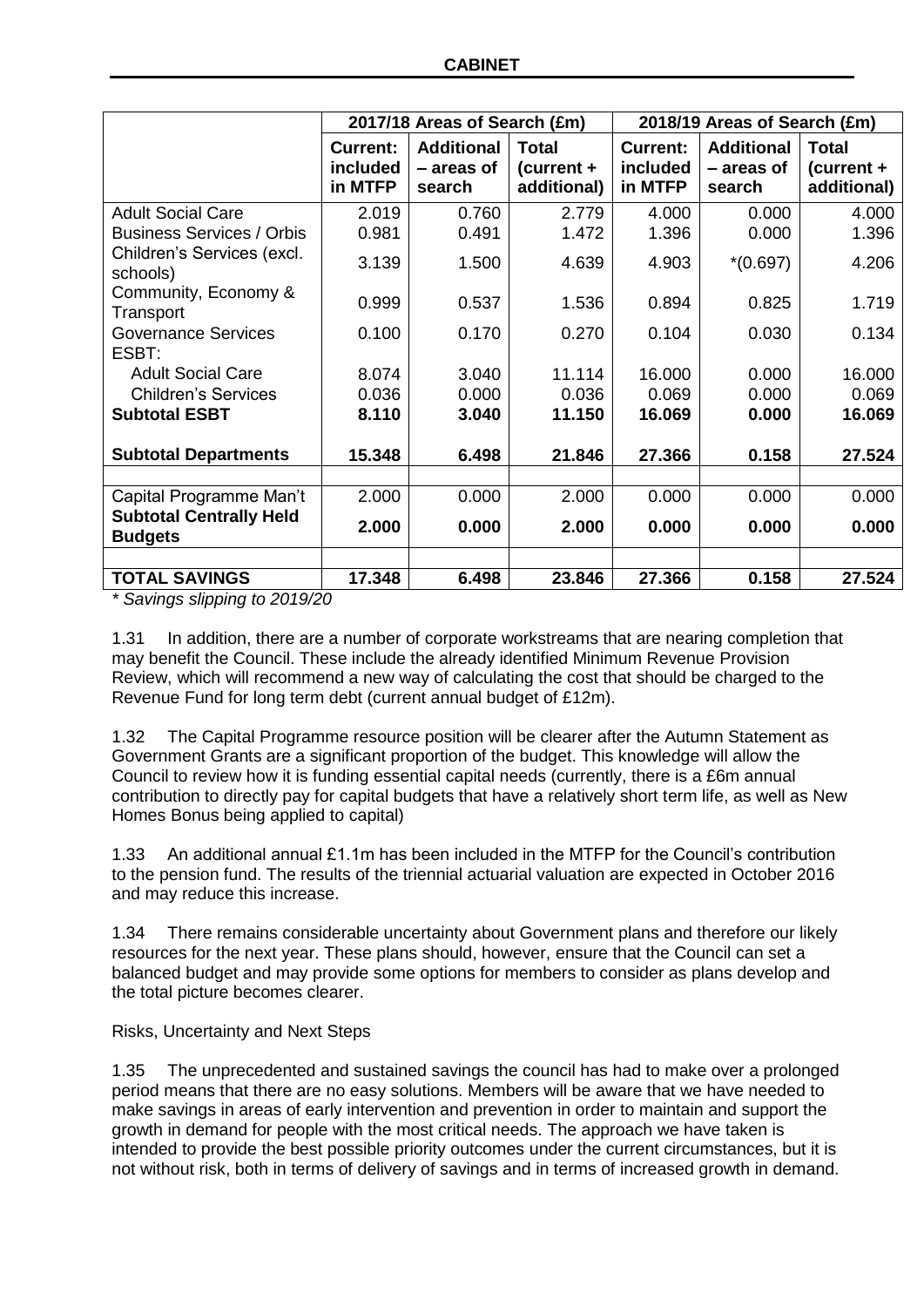1.36 Following the November Accountable Care Organisation business case, the Autumn Statement and other ongoing workstreams, such as the DSG interblock transfer, the MTFP will be updated again. The 3 year £70-90m gap remains our overall assumption.

1.37 We will need to carefully monitor the effects of implementing the savings proposals agreed for 2016/17 and emerging pressures to help shape the proposals for 2017/18 and to ensure that we set realistic but challenging performance and savings targets for services.

1.38 Members will note from the report that there is significant uncertainty regarding many aspects of the MTFP. At this stage the identified "areas of search" have been developed with a planning assumption of yielding additional savings of £6.5m, in addition to the £17.3m set out in the February 2016 RPPR Cabinet report to the Council, totalling £23.8m for 2017/18.

1.38 Cabinet has agreed to ask Chief Officers to continue to work up proposals on the areas of search and come back with final proposals in January for recommendation to County Council, taking into account comments received from Scrutiny Committees, partners and a further update of the MTFP once the results of the Autumn statement, grant settlement, schools' funding and accountable care are clearer.

1.39 In summary, there are a range of outcomes that could lead to the current budget gap for 2017/18 being reduced or in fact increased.

# Staffing implications

1.40 The savings proposals for the next two years could lead to the reduction of 200 jobs. The County Council has established and robust employment protection policies and will continue to try and avoid making compulsory redundancies, wherever possible.

# **Capital**

1.41 In 2015/16 a high level Capital Programme management review was commissioned in recognition that firm targets need to be set to focus and shape the new 5 year Capital Programme 2018-2023 in light of the financial challenges this presented.

1.42 As reported in June the Council had a gross remaining 2013-18 programme of £205.1m, which, after applying scheme specific income of £45.8m, resulted in a net programme to be financed of £159.3m. The core need programme 2018-23 was revised down to £326.6m from the initial estimates of £414.0m. The estimated level of funding against this programme amounted to £234.5m, creating a funding gap of £92.1m.

## 2013-18 Capital Programme

1.43 As part of quarter 1 monitoring, the programme was updated for a net overspend of £200k relating to the Bexhill Hastings Link Road. It is proposed that this is funded from the contingency, reducing the contingency from £8.7m as reported at State of the County, to £8.5m. Additionally, £11.0m previously profiled in the current programme for Newhaven Port Access Road has slipped into the 2018/23 programme. Furthermore, net nil variations have been made to the programme of £600k. The updated programme 2016-18 is therefore £194.9m gross which, after applying £46.4m scheme specific income, results in a net programme to be financed of £148.5m.

## 2018-23 Proposed Capital Programme

1.44 Taking into account slippage from the 2013-18 programme for Newhaven Port Access Road, the gross estimated costs for the core need have now been revised to £337.6m. Work continues where possible to drive down costs to achieve value for money and efficiencies. The uncertain financial outlook continues, largely in respect of Government grant funding for the core activity. Of the £234.5m estimate of funding, £142.8m relates to Government grants, of which, only £2.7m (2%) are confirmed.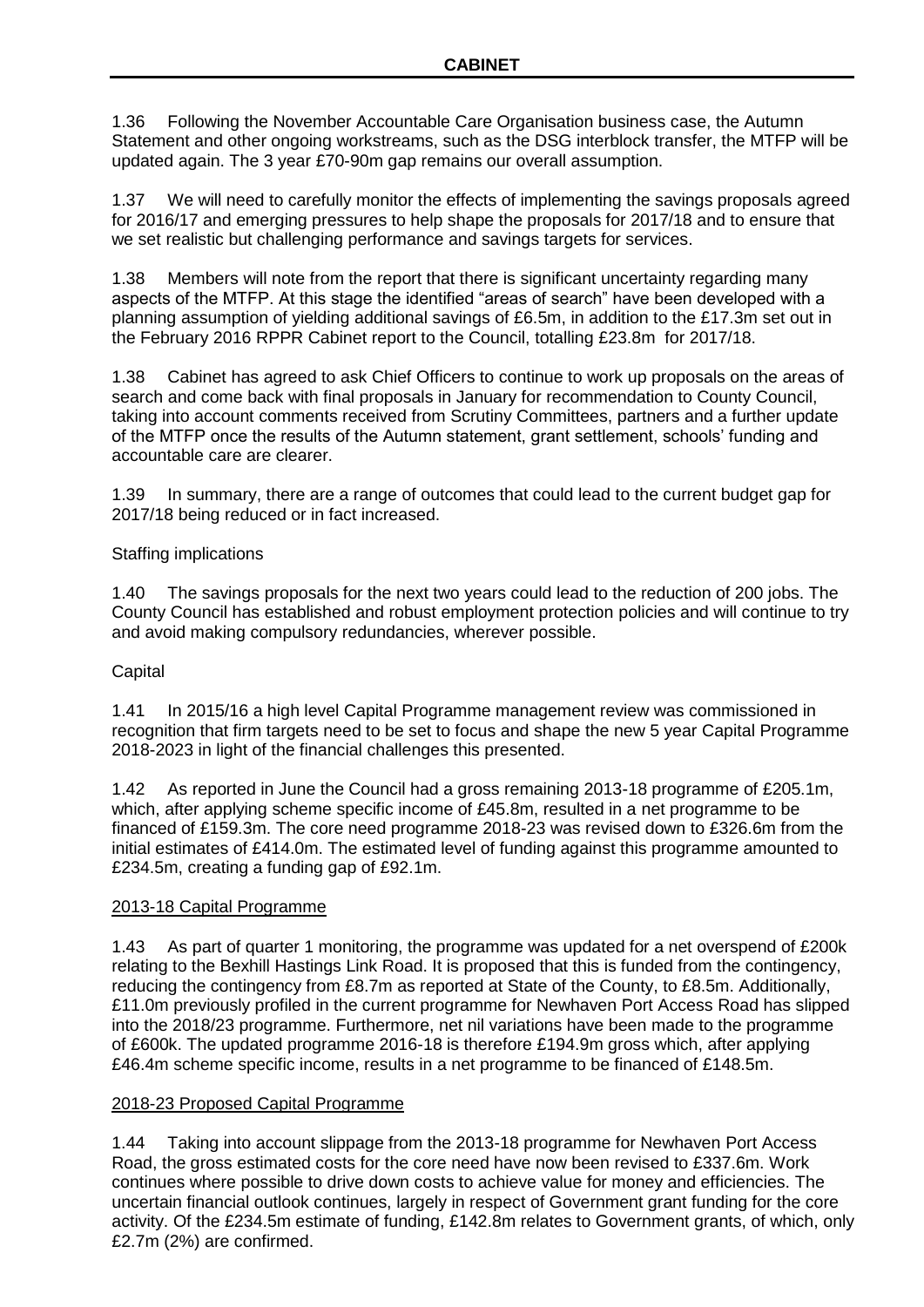1.45 The Autumn announcements are likely to give us more detail of the level of capital funding available from diminishing government sources. Members will be updated in a future report. The capital position is as difficult, if not more so than the revenue challenge. It is hoped that a balanced capital budget can be proposed and agreed by members in February 2017.

# Member Engagement in RPPR

1.45 All members will continue to be involved in the RPPR in a variety of ways. The Scrutiny Committees have already begun to review the work they have been carrying out over the last year and the implications this has for the Council's service planning and resources. A summary of their views is set out in Appendix 3. Special scrutiny boards will take place in December. As part of their work programmes, the Committees are involved in the major service change programmes such as ESBT and the Libraries commissioning strategy, which form the Council's thinking on the way forward for the future.

1.45 Following the last Members' Forum in July, a series of others been set up to examine the issues members raised. These are: Accountable Care; roads, infrastructure and drainage; devolution; and the future of local authorities' relationship with schools. There will be an update on the latest overall position on RPPR at each of these briefings.

1.46 The Group Leaders will continue to meet informally regularly to share views and ideas and the Deputy Leader has been meeting with members individually to ensure that all have a the opportunity to understand and participate fully in the choices the Council needs to make.

## Lobbying

1.47 Members and officers have been and will continue to lobby for the best interests of the residents of East Sussex directly with the Government, through meetings and briefings with our local MPs, through contact with Government officials and through the various partnerships in which we participate such as SE7, 3SC, CCN and LGA. We have used all these channels to try to ensure that, for example, the implications of the proposed changes to local government finance to the sustainability of services in East Sussex is clear.

## Communications and Consultation

1.48 We will carry out consultation on our proposals as appropriate with those affected directly. In addition we will ensure that the public and partners are aware of our plans and the context in which decisions are being taken.

## Multi-year Settlement/Offer

1.49 Following publication of the final 2016/17 local government finance settlement, the Secretary of State for Communities and Local Government wrote to all local authorities on 10 March 2016 providing clarification of the requirements for applying to accept the multi-year offer. Acceptance of the offer would provide certainty of funding for those areas set out in the table below, ie the Revenue Support Grant and Business Rate top-up to 2019/20 and Transition Grant for 2017/18, in all but exceptional circumstances; what would be considered an exceptional circumstance has not been set out. Acceptance is entirely optional but the Secretary of State has stated that he could not "….guarantee future levels of funding to those who prefer not to have a four year settlement". A further consultation launched on 15 September, has indicated that other grants may be included in the offer. The letter from the Secretary of State required authorities accepting the offer to publish an "efficiency plan".